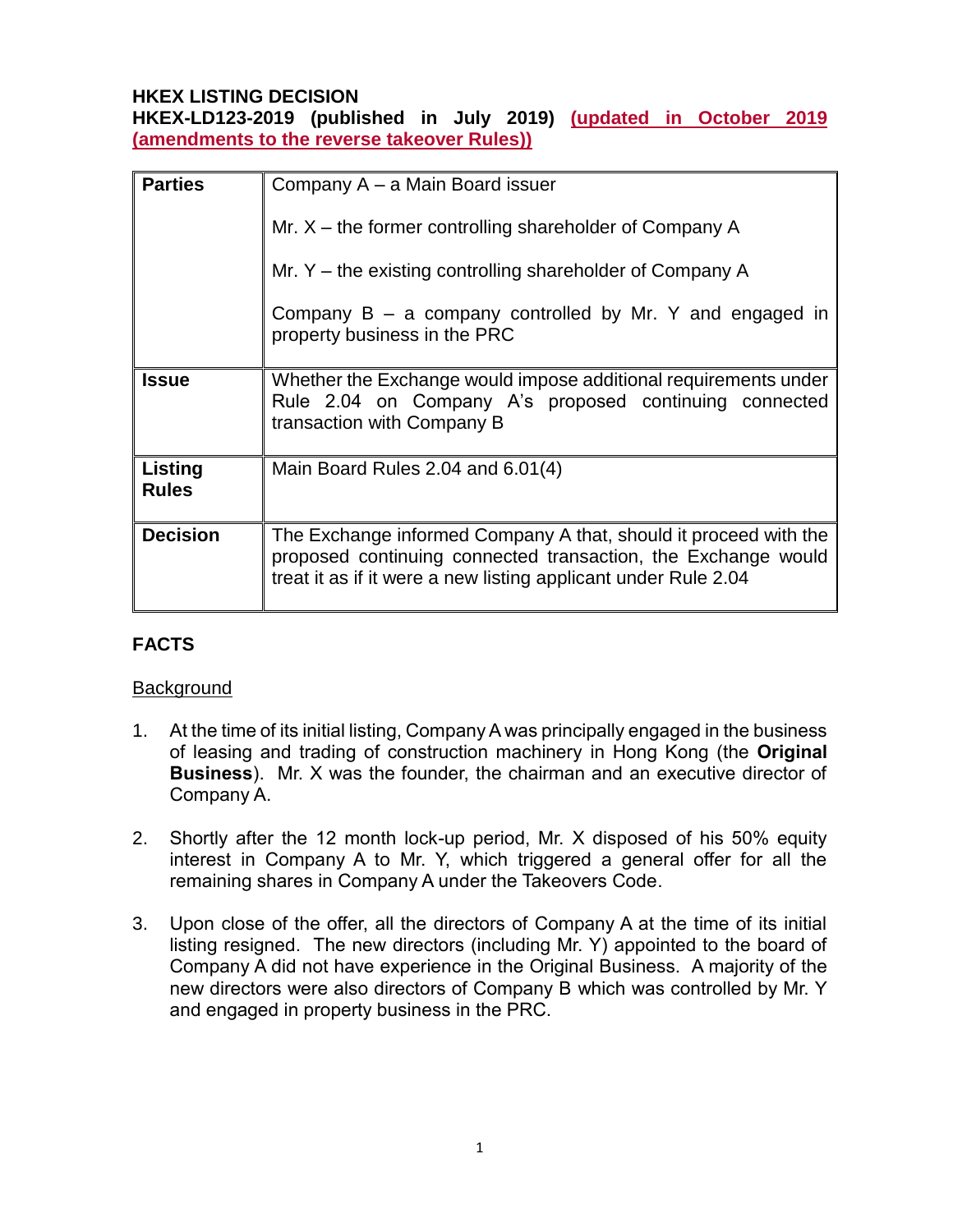4. The first annual results released by Company A after listing showed that its revenue from the Original Business decreased by approximately 30% in that financial year. Company A disclosed that the industry of the Original Business would slow down. It intended to diversify its business by leveraging on the experience of its directors in the PRC.

#### Proposed continuing connected transaction

- 5. A few months after the offer, Company A proposed to enter into a framework agreement with Company B for the provision of property management services (the **New Business**) in respect of properties controlled or being developed by Company B.
- 6. The transaction with Company B would constitute a continuing connected transaction (the **Proposed CCT**). Based on the highest annual cap proposed by Company A, the revenue contributed from the Proposed CCT would represent over 70% of Company A's revenue in the first year after listing.
- 7. Company A also intended to further expand the New Business and was negotiating similar property management service agreements with independent third parties.

## **APPLICABLE LISTING RULES AND GUIDANCE MATERIALS**

8. Rule 2.04 states that -

*"… the Exchange Listing Rules are not exhaustive and that the Exchange may impose additional requirements or make listing subject to special conditions whenever it considers it appropriate…".*

- 9. The Exchange Guidance Letter (GL68-13A) provides guidance on the suitability for listing of new applicants to help prevent shell creation through IPO. The Guidance Letter states that:
	- $\frac{a}{\cdot}$ .
	- *1.1 The Exchange notes that there have been a number of listed issuers where their controlling shareholders either changed or have gradually sold down their interests shortly after the regulatory lock-up period following listing. One explanation for this phenomenon is the perceived premium attached to the listing status of such issuers rather than the development of the underlying business or assets.*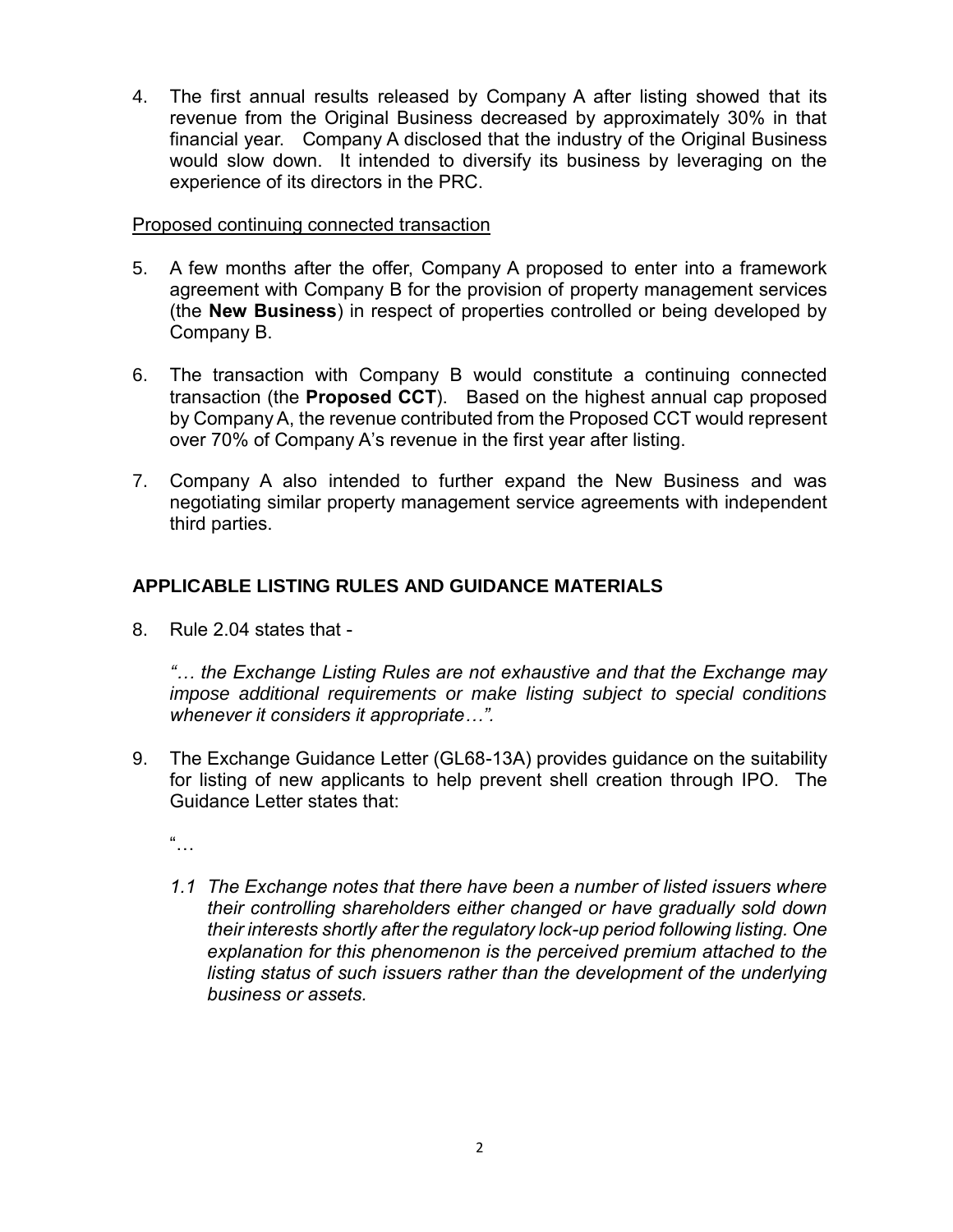- *1.2 The Exchange believes that such companies (often referred to as "shell companies") will invite speculative trading activities when identified by potential buyers. This can lead to opportunities for market manipulation, insider trading and unnecessary volatility in the market post-listing, none of which is in the interest of the investing public. Furthermore, activities by such companies may be structured so that they are not subject to regulatory scrutiny under [Rules](https://en-rules.hkex.com.hk/node/2664) 14.06B to 14.06E, our Guidance Letters HKEX-GL78- 14104-19 on reverse takeovers, and HKEX-GL84-15105-19 on large scale issues of securitiescash companies. (See the Note below for the amendments to this paragraph)*
- *…*
- *4.4 Once listed, an issuer must ensure that it and its business continues to be suitable for listing. Failing to meet this requirement may lead to the Exchange canceling the issuer's listing under Main Board Rule 6.01(4) … The Exchange closely monitors the developments of listed issuers. It may have a concern about the suitability of an issuer or its business for continued listing if, for example, the issuer's activities are found to deviate significantly from its original business model or strategy or the commercial rationale for its listing set out in its listing application."*
- 10. The Exchange Guidance Letter (GL96-18) on a listed issuer's suitability for continued listing cited examples of circumstances where the Exchange may raise concerns about the suitability for continued listing of a listed issuer or its business:
	- *"…*
	- *9. In Guidance Letter GL68-13A, the Exchange noted a number of newly listed issuers whose controlling shareholders either changed or gradually sold down their interests shortly after the regulatory lock-up period following*  listing. It questioned whether these issuers' listing applications were driven *by the perceived premium attached to the listing status rather than the development of their underlying business or assets. These issuers, when identified by potential buyers, would invite speculative trading and create opportunities for market misconduct (e.g. market manipulation or insider trading) and unnecessary volatility in the market post listing…"*